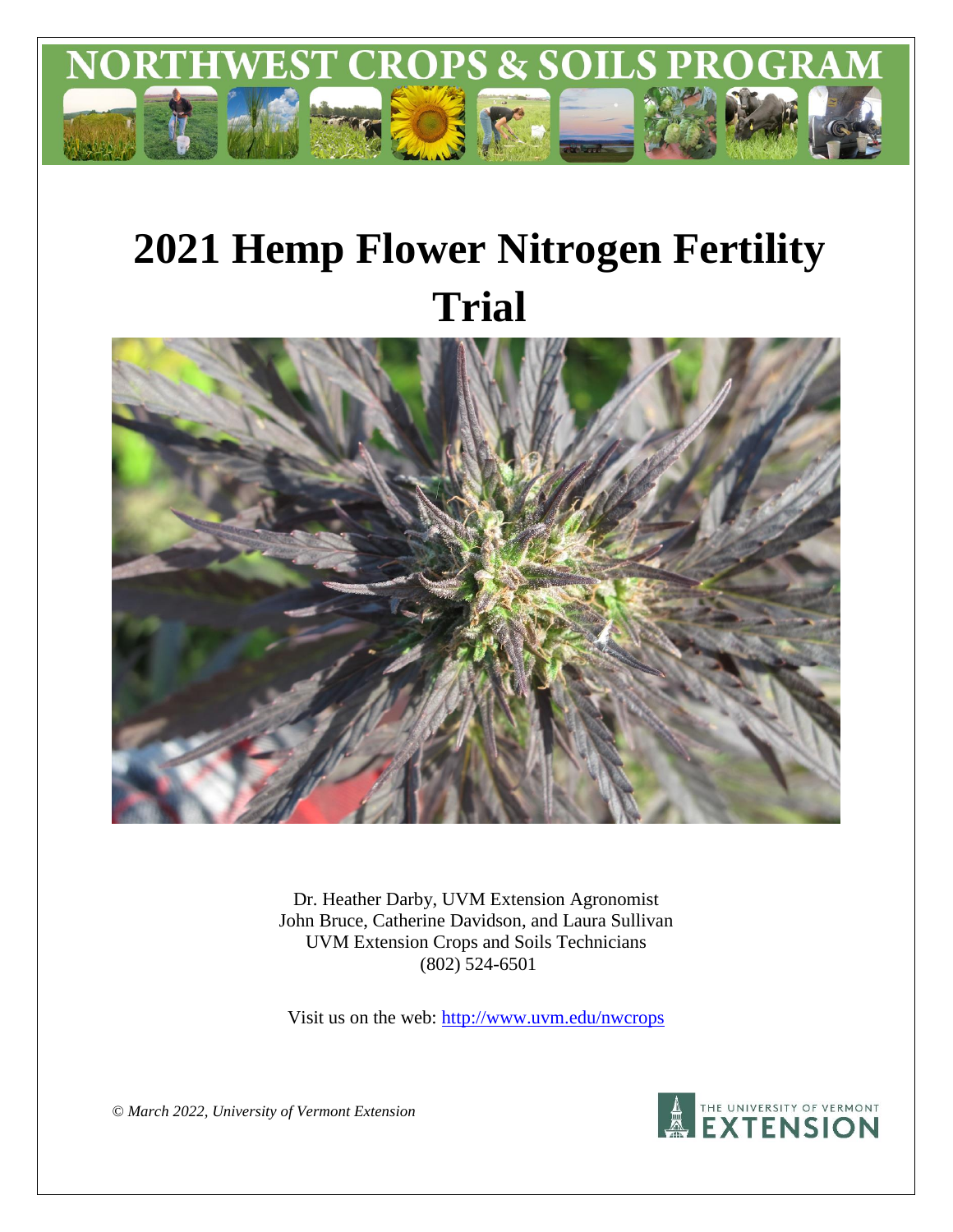#### **2021 HEMP FLOWER NITROGEN FERTILITY TRIAL**

Dr. Heather Darby, University of Vermont Extension heather.darby[at]uvm.edu

Hemp is a non-psychoactive variety of *Cannabis sativa* L. The crop is one of historical importance in the U.S. and re-emerging worldwide importance as medical providers and manufacturers seek hemp as a renewable and sustainable resource for a wide variety of consumer and industrial products. Hemp grown for all types of end-use (health supplement, fiber, and seed) contains less than 0.3% tetrahydrocannabinol (THC). Some hemp varieties intended to produce a health supplement contain relatively high concentrations of a compound called cannabidiol (CBD), potentially 10-15%. The compound CBD has purported benefits such as relief from inflammation, pain, anxiety, seizures, spasms, and other conditions. The CBD compound is the most concentrated in the female flower buds of the plant, however, it is also in the leaves and other plant parts as well.

To produce hemp for flower, the plant is generally grown intensively as a specialty crop and the flowers are cultivated for maximum growth. The various cannabinoids and terpenes concentrated in the flower buds are often extracted and incorporated into topical products (salves, lip balm, lotion) and food and is available in pill capsules, powder form, and more, which can be found in the market today. To help farmers succeed, agronomic research on hemp is needed in the United States. University of Vermont in partnership with the University of Maine evaluated the impact of five different nitrogen (N) application rates on the growth habit, yield, flower quality, and whole plant nutrient concentration of hemp.

Participants of State Hemp Programs intending to grow are required to follow state and federal regulations regarding hemp production and registration. Growers must register within their intended state for production, and must adhere to most current or active rules and regulations for production within a grower's given state. Regulations are subject to change from year to year with the development and approval of proposed program rules and it is important to note that regulations may vary across state lines and may be impacted by pending federal regulations. Please refer to this [https://agriculture.vermont.gov/sites/agriculture/files/documents/PHARM/hemp/Vermont\\_State\\_plan\\_20](https://agriculture.vermont.gov/sites/agriculture/files/documents/PHARM/hemp/Vermont_State_plan_2021_12_1.pdf) [21\\_12\\_1.pdf](https://agriculture.vermont.gov/sites/agriculture/files/documents/PHARM/hemp/Vermont_State_plan_2021_12_1.pdf) for a detailed outline of most recent approval from the Agricultural Marketing Service of the USDA of the Vermont Hemp Production Plant. The approved plan supports the Vermont Hemp Rules and governs registration, production, sampling and compliance for hemp cultivation beginning in 2022.

Additional information regarding the Vermont Agency of Agriculture, Food and Markets (VAAFM) Hemp Program can be found on the VAAFM website here:

<https://agriculture.vermont.gov/public-health-agricultural-resource-management-division/hemp-program>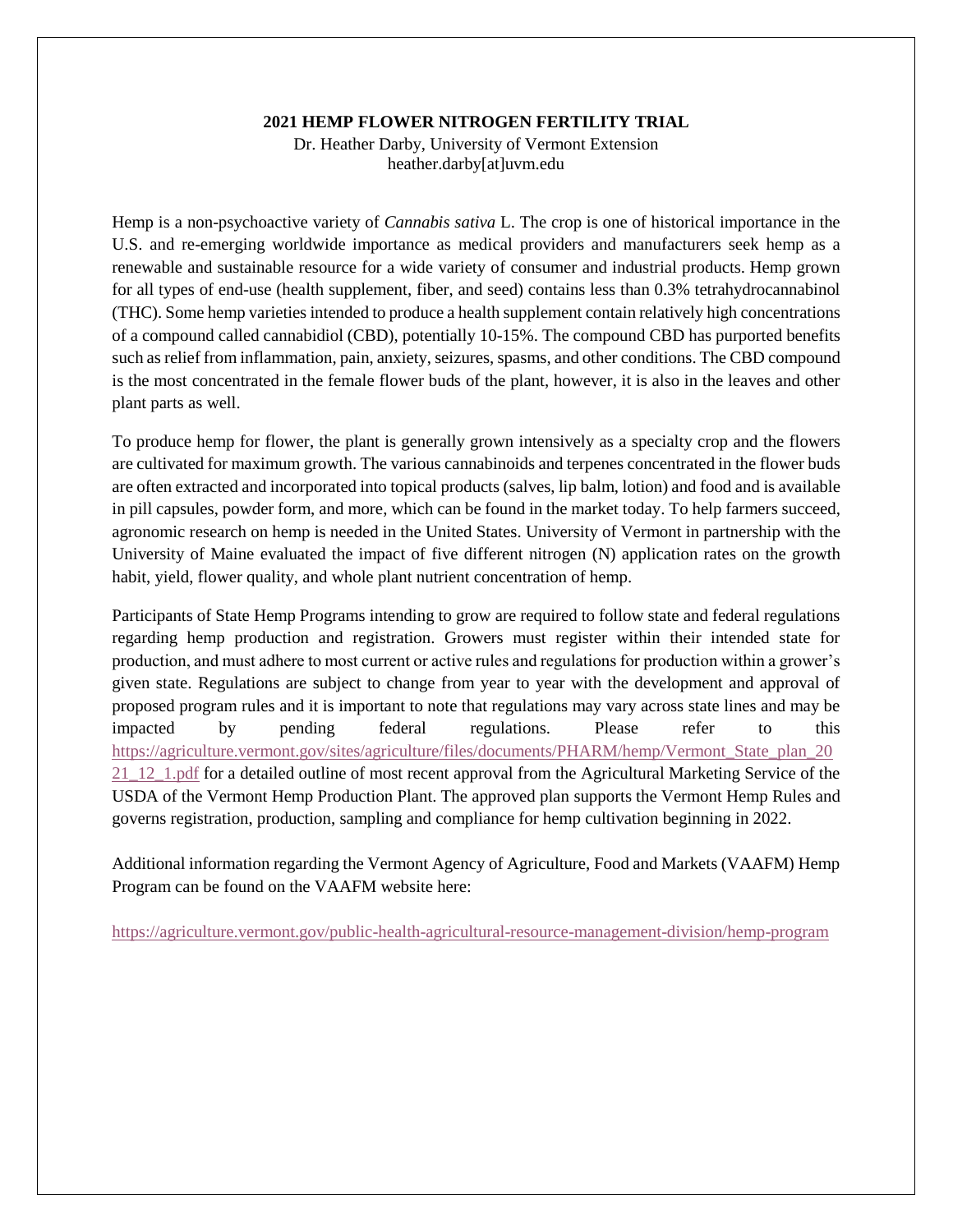## **MATERIALS AND METHODS**

The trial was initiated at Borderview Research Farm in Alburgh, Vermont (Table 1) and the experimental design was a randomized complete block design with four replications. Plots consisted of five plants spaced 5' apart in the row and plot treatments consisted of five N application rates including a Control (0 lbs N ac<sup>-1</sup>), 50, 100, 150, and 200 lbs N ac<sup>-1</sup>.

|                           | <b>Borderview Research Farm</b>    |
|---------------------------|------------------------------------|
| Location                  | Alburgh, VT                        |
| Soil type                 | Benson rocky silt loam, 3-5% slope |
| Previous crop             | Mixed forage crop                  |
| <b>Plot size</b>          | $25' \times 20'$                   |
| <b>Plant spacing (ft)</b> | $5' \times 5'$                     |
| <b>Variety</b>            | Elektra                            |
| <b>Plant material</b>     | Seedling                           |
| <b>Planting date</b>      | $2-Jun$                            |
| <b>Harvest date</b>       | $21-Sep$                           |

**Table 1. Agronomic information for the hemp nitrogen fertility trial, Alburgh, VT, 2021.**

Individual seeds were sown one seed per cell in Deep 50 cell plug trays on 12 May 2021. Supplemental lighting was provided during the day, and plants were given 18 hours of light. Soil was watered to keep the soil surface sufficiently moist to effect germination and two fertilizations were made with a low analysis 2-2-2 liquid fertilizer. Plants were grown in the greenhouse for 3 weeks prior to transplanting in the field.

At three weeks after sowing, hemp seedlings (variety Elektra) were hardened off and transplanted on 2-Jun in Alburgh. Hemp plants were transplanted on a 5 x 5 spacing without black plastic into a seed be prepared with conventional tillage. Drip irrigation was setup to supply moisture as needed by the hemp plants. Plots received nitrogen fertility in two split applications in the form of ammonium sulfate (21-0-0-24S) applied to entire plot (Table 2). Ammonium sulfate (21-0-0-24) was applied to each plot at 0, 50, 100, 150, and 200 lbs N/ac. Gypsum was applied to balance the sulfur in each treatment. Applications for the 100, 150, and 200 lbs N/ac rates were applied to the field in split applications, one just prior to planting (2-Jun) and one 25-Jun to avoid potential salt or fertilizer injury. Weeds were controlled through bi-weekly hand weeding during plant establishment.

| <b>Treatment</b>                           | <b>Ammonium sulfate</b><br>application rate<br>$21 - 0 - 0 - 24S$ | <b>Gypsum</b> application<br>rate<br>$0 - 0 - 0 - 16S$ |
|--------------------------------------------|-------------------------------------------------------------------|--------------------------------------------------------|
| $\text{lbs} \, \text{N} \, \text{ac}^{-1}$ | $\mathbf{lbs}\ \mathbf{plot}^{-1}$                                | $\text{lbs plot}^{-1}$                                 |
| 0                                          | 0.00                                                              | 16.4                                                   |
| 50                                         | 2.74                                                              | 12.3                                                   |
| 100                                        | 5.48                                                              | 8.2                                                    |
| 150                                        | 8.21                                                              | 4.1                                                    |
| 200                                        | 10.95                                                             | 0.00                                                   |

**Table 2. Nitrogen fertility sources and rates.**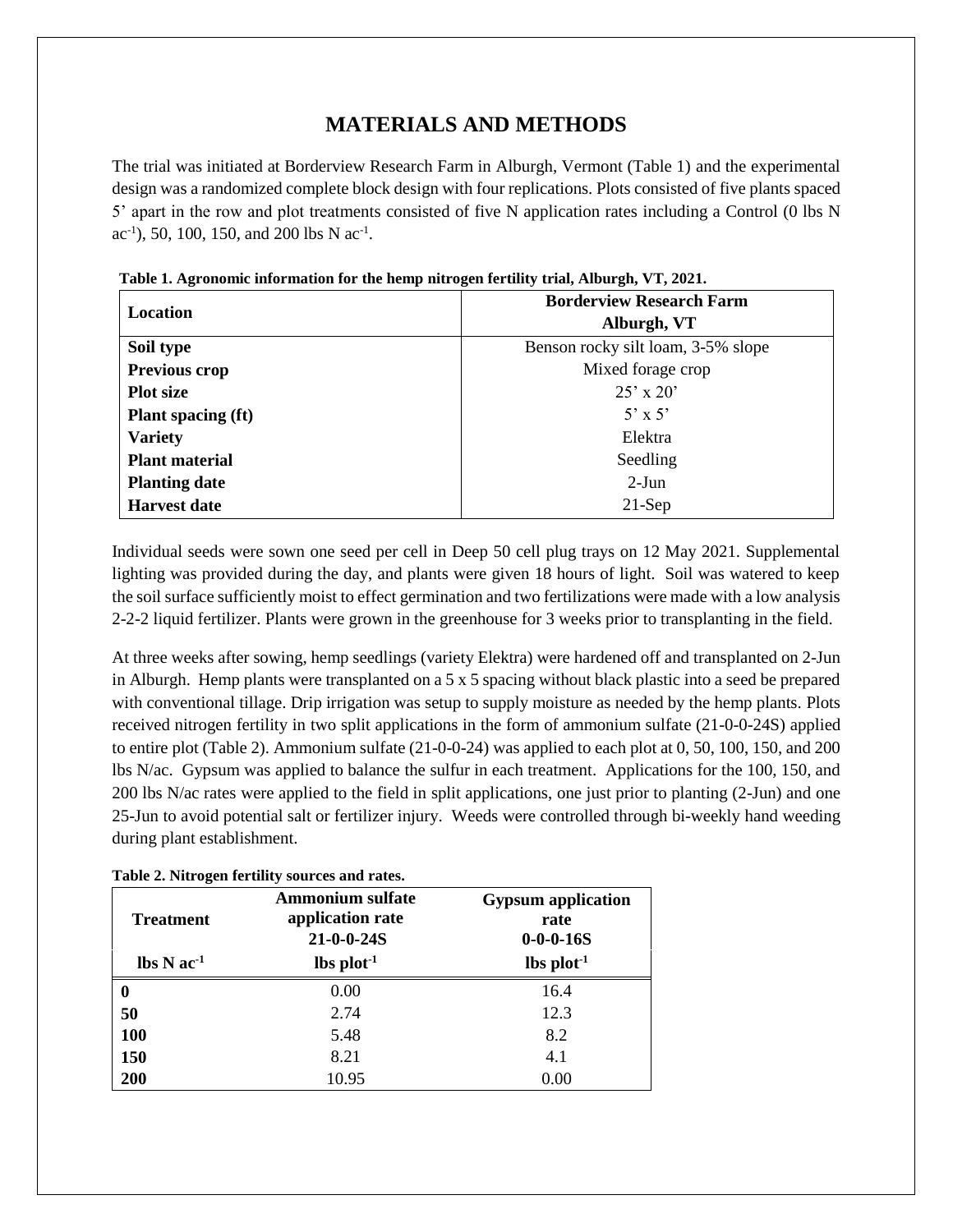Pre-harvest, measurements for plant height and plant width were taken from middle three plants in each plot. For harvest measurements, two plants were cut at the base approximately 10 cm above the ground with loppers and the plant weight was recorded. An additional plant from each plot was harvested and run through a chipper shredder to determine whole plant dry matter and whole plant nutrient content.

Harvested plants were separated into individual branches and stripped of fan its fan leaves. Flowers were separated from individual branches using a BuckmasterPro bucker (Maple Ridge, BC, Canada) in Vermont. In Vermont, bucked flower was then fed through the CenturionPro Gladiator Trimmer (Maple Ridge, BC, Canada) (Image 1). Wet bud weight and unmarketable bud weight were recorded. Stems were also collected and weighed. Flower dry matter content was assessed by collecting a flower subsample and drying the flower sample overnight in a small dehydrator. A subsample of flower was taken and sent to ProVerde Laboratories in Portland, ME for cannabinoid analysis. The percent moisture at harvest was used to calculate total dry matter and flower dry matter yields. Samples for whole plant nutrient analysis and leaf nitrogen measurements were sent to DairyOne Laboratories in (Ithaca, NY).



**Image 1. Centurion Pro Gladiator Trimmer (Maple Ridge, BC, Canada).**

Yield data and stand characteristics were analyzed using mixed model analysis using the mixed procedure of SAS (SAS Institute, 1999). Replications within the trial were treated as random effects, and treatments were treated as fixed. Treatment mean comparisons were made using the Least Significant Difference (LSD) procedure when the F-test was considered significant ( $p<0.10$ ).

Variations in yield and quality can occur because of variations in genetics, soil, weather, and other growing conditions. Statistical analysis makes it possible to determine whether a difference among treatments is real or whether it might have occurred due to other variations in the field. At the bottom of each table a p-value is presented for each variable that showed statistical significance (p-value  $\leq 0.10$ ). In this case, the difference between two treatments within a column is equal to or greater than the least significant difference (LSD) value and you can be sure that for 9 out of 10 times, there is a real difference between the two treatments. In this example, treatment C is significantly different from treatment A but not from treatment B. Treatment B and treatment C have share the same letter 'a' next to their yield value, to indicate that these results are statistically similar. The difference between treatment C and treatment B is equal to 1.5, which

is less than the LSD value of 2.0. This means that these treatments did not differ in yield. The difference between treatment C and treatment A is equal to 3.0, which is greater than the LSD value of 2.0. This means that the yields of these treatments were significantly different from one another. The letter 'b' next to treatment A's yield value shows that this value is significantly different from treatment B and treatment C, which have the letter 'a' next to their value.

| <b>Treatment</b>           | Yield            |
|----------------------------|------------------|
| А                          | 6.0 <sub>b</sub> |
| B                          | 7.5a             |
| C                          | 9.0a             |
| LSD (p-value $\leq 0.10$ ) | 2.0              |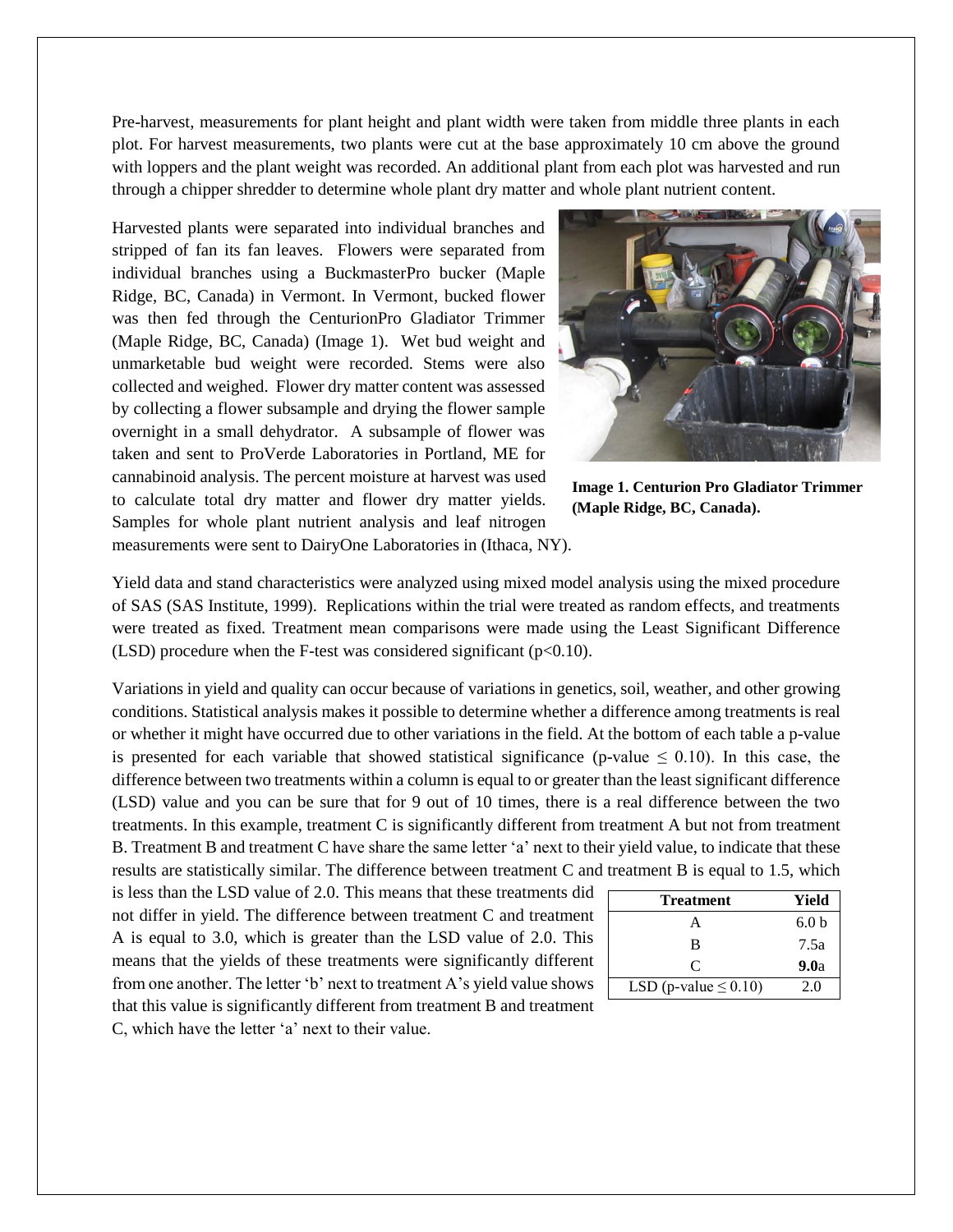## **RESULTS**

Seasonal precipitation and temperature were recorded with a Davis Instrument Vantage Pro2 weather station, equipped with a WeatherLink data logger at Borderview Research Farm in Alburgh, VT (Table 3). The growing season saw hot and dry periods through initial plant establishment. July was much cooler than normal. Overall dry conditions persisted throughout the summer months resulting in below average precipitation for the season. Average temperatures during the growing period were 5.97 degrees higher than the 30-year average for the season with a 4.69% higher growing degree day accumulation for the year.

| Alburgh, VT                       | June    | July    | August  | Sept | Oct  |  |  |  |  |
|-----------------------------------|---------|---------|---------|------|------|--|--|--|--|
| Average temperature $(^{\circ}F)$ | 70.3    | 68.1    | 74.0    | 62.8 | 54.4 |  |  |  |  |
| Departure from normal             | 2.81    | $-4.31$ | 3.25    | 0.14 | 4.07 |  |  |  |  |
|                                   |         |         |         |      |      |  |  |  |  |
| Precipitation (inches)            | 3.06    | 2.92    | 2.29    | 4.09 | 6.23 |  |  |  |  |
| Departure from normal             | $-1.20$ | $-1.14$ | $-1.25$ | 0.42 | 2.40 |  |  |  |  |
|                                   |         |         |         |      |      |  |  |  |  |
| Growing Degree Days (50-86°F)     | 597     | 561     | 727     | 394  | 217  |  |  |  |  |
| Departure from normal             | 73      | $-134$  | 85      |      | 79   |  |  |  |  |

| Table 3. Seasonal weather data collected in Alburgh, VT, 2021. |  |  |  |  |  |
|----------------------------------------------------------------|--|--|--|--|--|
|                                                                |  |  |  |  |  |

Historical averages are for 30 years of data provided by the NOAA (1991-2020) for Burlington, VT.

Plants heights differed between treatments with the highest observed values seen in the 100 lbs N  $ac^{-1}$  rate at 182 cm and was statistically similar to the 200 lbs N ac<sup>-1</sup> treatment and the control, with an average trial height of 166 cm (Table 4). No significant differences were observed in plant width or whole plant weight at harvest, but plants within the trial averaged 165 cm in width and 19.8 lbs plant<sup>-1</sup>.

| Treatment                                     | Plant height     | Plant width     | Plant weight              |
|-----------------------------------------------|------------------|-----------------|---------------------------|
| $lbs N ac-1$                                  | Cm               | cm              | $lbs$ plant <sup>-1</sup> |
| $\boldsymbol{0}$                              | $165a^{\dagger}$ | 169             | 18.3                      |
| 50                                            | 151 <sub>b</sub> | 152             | 19.8                      |
| 100                                           | 182a             | 176             | 20.2                      |
| 150                                           | 153 <sub>b</sub> | 154             | 19.7                      |
| 200                                           | 179ab            | 174             | 20.8                      |
| LSD $(0.10)$ <sup><math>\ddagger</math></sup> | 28.1             | NS <sup>F</sup> | <b>NS</b>                 |
| Trial Mean                                    | 166              | 165             | 19.8                      |

#### **Table 4. Hemp whole plant weight, height, and width, Alburgh, VT, 2021.**

†Within a column, treatments with the same letter are not significantly different from each other.

‡LSD – Least significant difference at p=0.10.

¥NS – No significant difference between treatments.

Total bud weight, leaf weight, and stem weight were measured at harvest to further evaluate growth characteristics of plants from each nitrogen application rate (Table 5). In general, plants across treatments appeared to be uniform in growth habit with little to no observable differences in appearance. Across the trial, very few differences were apparent when looking at the weights of the fractionated components with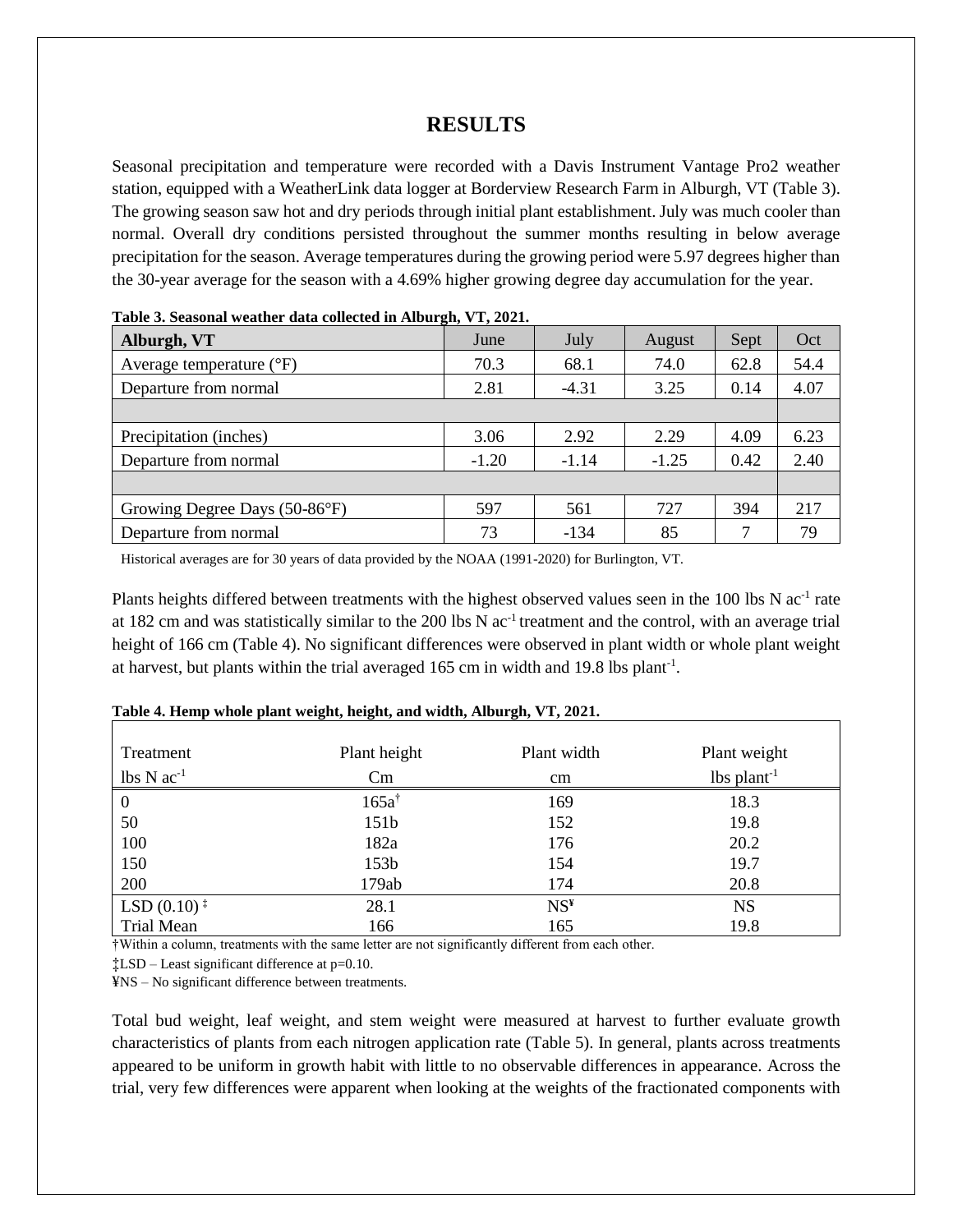no significant differences observed in stem weight, bud weight, or leaf weight. When looking at the component in terms of percentage of total plant weight or proportions in relation to one another, some differences emerged in stem weight and leaf weight percentages. This highest total percentage of stem was seen in the 200 lbs N ac<sup>-1</sup> treatment at 36.9% and was statistically similar to all but the 50 lbs N ac<sup>-1</sup> treatment. Conversely, the 200 lbs N  $ac<sup>-1</sup>$  treatment had the lowest percentage of leaf material at 26.5%. highest leaf proportions were seen in the 100 lbs N ac<sup>-1</sup> treatment at 33.9%. The amount of total leaf or stem material can influence a number of factors such as harvest time to remove excess leaf material for trimmed flower or harvestable plant material in a biomass production system. Amount of time required to harvest plants could vary drastically depending on desired end-product and intricacy of trimming, influenced largely by overall plant size and proportions of bud, leaf, and stem material. While not statistically significant, the average bud weight for the control treatments were lower than all other treatments at 6.37 lbs plant<sup>-1</sup> with other treatments ranging from  $7.06 - 8.17$  lbs plant<sup>-1</sup>.

| Treatment                                     | <b>Stem</b><br>weight     | <b>Stem</b><br>weight | <b>Bud</b><br>weight       | <b>Bud</b><br>weight | Leaf<br>weight            | Leaf<br>weight    | Bud:stem  | Leaf:stem          |
|-----------------------------------------------|---------------------------|-----------------------|----------------------------|----------------------|---------------------------|-------------------|-----------|--------------------|
| $\text{lbs} \, \text{N} \, \text{ac}^{-1}$    | $lbs$ plant <sup>-1</sup> | % total               | lbs<br>plant <sup>-1</sup> | % total              | $lbs$ plant <sup>-1</sup> | % total           |           |                    |
| $\mathbf{0}$                                  | 6.28                      | 33.8ab                | 6.37                       | 35.6                 | 5.67                      | 30.7ab            | 1.09      | 0.910ab            |
| 50                                            | 6.04                      | 30.5 <sub>b</sub>     | 8.17                       | 41.1                 | 5.61                      | 28.5ab            | 1.35      | 0.940ab            |
| 100                                           | 6.32                      | 31.3ab                | 7.06                       | 34.8                 | 6.85                      | 33.9a             | 1.22      | 1.18a              |
| 150                                           | 6.03                      | 31.0ab                | 7.62                       | 38.0                 | 6.03                      | 31.0ab            | 1.25      | 1.01ab             |
| 200                                           | 7.58                      | 36.9a <sup>+</sup>    | 7.61                       | 36.6                 | 5.63                      | 26.5 <sub>b</sub> | 1.02      | 0.750 <sub>b</sub> |
| LSD $(0.10)$ <sup><math>\ddagger</math></sup> | NS <sup>4</sup>           | 6.06                  | <b>NS</b>                  | <b>NS</b>            | <b>NS</b>                 | 5.93              | <b>NS</b> | 0.332              |
| Trial Mean                                    | 6.45                      | 32.69                 | 7.37                       | 37.2                 | 5.96                      | 30.1              | 1.19      | 0.96               |

#### **Table 5. Hemp plant growth metrics, Alburgh, VT, 2021.**

†Within a column, treatments with the same letter are not significantly different from each other.

‡LSD – Least significant difference at p=0.10.

¥NS – No significant difference between treatments.

At harvest, a composite subsample of flower material was collected from each plot and dried down to determine flower dry matter and calculate dry matter flower yields (Table 6). Flower dry matter was not significantly different across treatments and there were no significant differences in yields across nitrogen fertility treatments within this trial. Unmarketable flower included any flower that had suffered from disease, rot, soil contamination, or otherwise damaged flower material.

| Treatment                                     | Flower dry      | Unmarketable wet flower   | Dry matter flower |
|-----------------------------------------------|-----------------|---------------------------|-------------------|
|                                               | matter          | yield                     | yield $\epsilon$  |
| $lbs \text{N} ac^{-1}$                        | $\%$            | $lbs$ plant <sup>-1</sup> | $lbs$ $ac^{-1}$   |
|                                               | 21.2            | 73.3                      | 2387              |
| 50                                            | 21.8            | 66.2                      | 3081              |
| 100                                           | 21.5            | 82.6                      | 2625              |
| 150                                           | 19.5            | 90.9                      | 2525              |
| 200                                           | 20.1            | 51.8                      | 2622              |
| LSD $(0.10)$ <sup><math>\ddagger</math></sup> | NS <sup>4</sup> | <b>NS</b>                 | <b>NS</b>         |
| <b>Trial Mean</b>                             | 20.8            | 72.9                      | 2648              |

#### **Table 6. Hemp flower bud yield, Alburgh, VT, 2021.**

‡LSD – Least significant difference at p=0.10.

¥NS – No significant difference between treatments.

**€**Dry matter yield is reported at 0% moisture.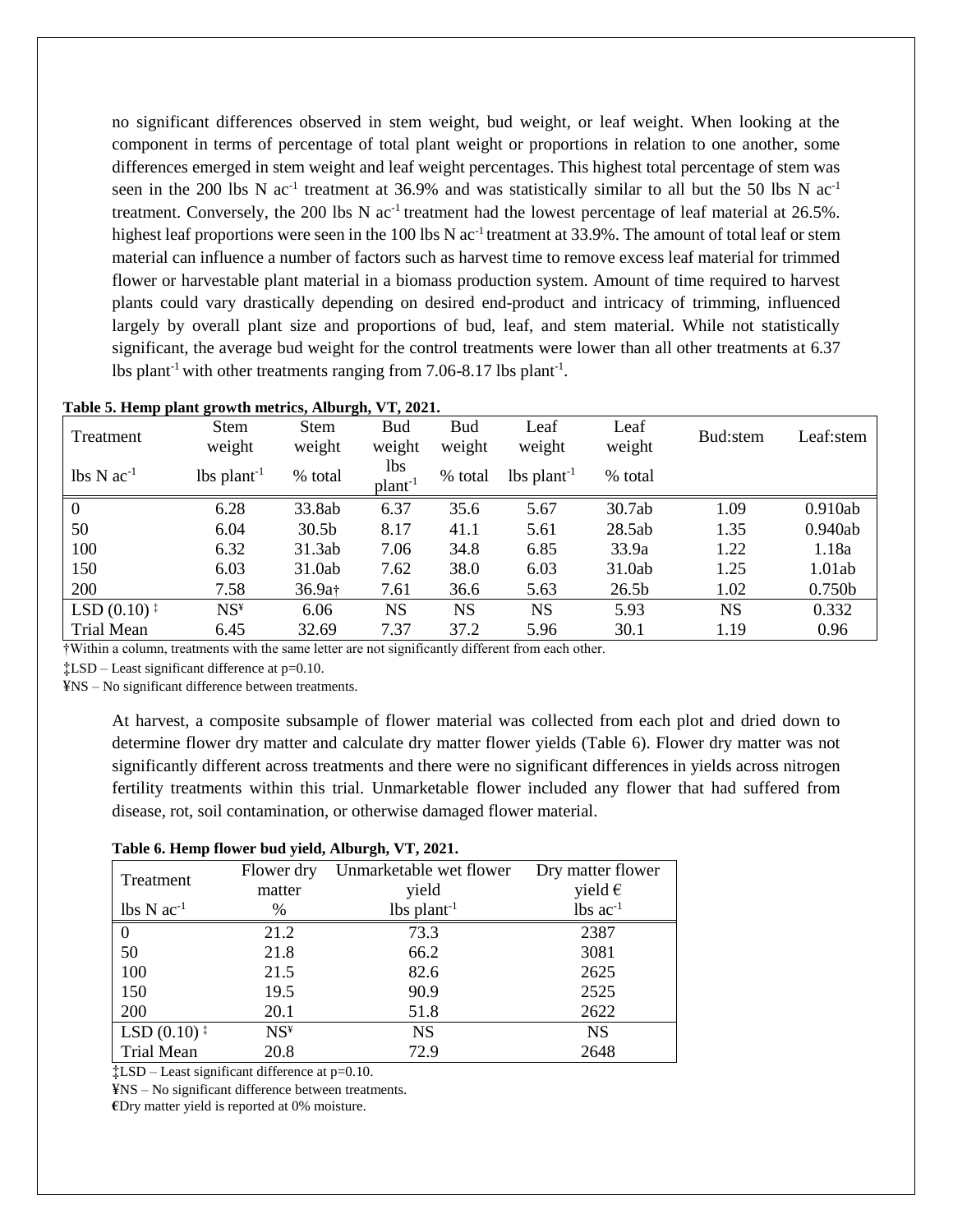Whole plants were chipped and analyzed for primary and secondary plant nutrients (Table 7). There were significant differences across treatments for concentrations of nitrogen, phosphorus, calcium, sulfur, carbon, iron, and zinc. Highest values for nitrogen, calcium and sulfur were observed in the 150 lbs N ac<sup>-1</sup> treatment at 2.96%, 2.19%, and 0.280% respectively. Lowest concentrations for many of these nutrients were observed in the 50 lbs N  $ac^{-1}$  treatment with the exception of iron which showed the highest concentrations for the treatment at 831 ppm. Nitrogen management of soil is closely linked to the plant uptake of a wide number of nutrients. Differences in primary and secondary nutrient uptake could have been impacted by changes in soil pH as a result of increased nitrogen application rates or weather conditions.

| Treatment                                     | Nitrogen          | Potassium          | Phosphorus         | Calcium           | Magnesium | Sulfur             | Carbon            |
|-----------------------------------------------|-------------------|--------------------|--------------------|-------------------|-----------|--------------------|-------------------|
| $\text{lbs} \text{N} \text{ac}^{-1}$          | $\%$              | $\frac{0}{0}$      | $\frac{0}{0}$      | $\frac{0}{0}$     | %         | %                  | $\%$              |
| $\Omega$                                      | 2.81a             | 1.69               | 0.370a             | 2.02ab            | 0.304     | 0.265a             | 16.8ab            |
| 50                                            | 2.36b             | 1.56               | 0.279 <sub>b</sub> | 1.74 <sub>b</sub> | 0.265     | 0.205 <sub>b</sub> | 19.8a             |
| 100                                           | 2.38 <sub>b</sub> | 1.63               | 0.346ab            | 1.87ab            | 0.263     | 0.225 <sub>b</sub> | 19.8a             |
| 150                                           | 2.96a             | 1.80               | 0.365ab            | 2.19a             | 0.261     | 0.280a             | 16.0 <sub>b</sub> |
| 200                                           | 2.7ab             | 1.68               | 0.327ab            | 1.82ab            | 0.264     | 0.250a             | 17.5ab            |
| LSD $(0.10)$ <sup><math>\ddagger</math></sup> | 0.398             | $NS^{\frac{1}{2}}$ | 0.091              | 0.42              | <b>NS</b> | 0.051              | 3.02              |
| Trial Mean                                    | 2.64              | 1.67               | 0.337              | 1.93              | 0.271     | 0.245              | 18.0              |

**Table 7. Hemp whole plant nutrient analysis, Alburgh, VT, 2021.**

†Within a column, treatments with the same letter are not significantly different from each other.

‡LSD – Least significant difference at p=0.10.

¥NS – No significant difference between treatments.

| Treatment                                     | Manganese       | Iron | Copper    | <b>Boron</b> | Zinc              |
|-----------------------------------------------|-----------------|------|-----------|--------------|-------------------|
| $lbs N ac-1$                                  | ppm             | ppm  | ppm       | ppm          | ppm               |
| 0                                             | 129             | 540b | 17.0      | 32.0         | 47.3ab            |
| 50                                            | 116             | 831a | 12.6      | 26.6         | 41.0 <sub>b</sub> |
| 100                                           | 142             | 492b | 13.5      | 27.1         | 43.2ab            |
| 150                                           | 168             | 551b | 15.9      | 30.4         | 55.4a             |
| 200                                           | 185             | 393b | 16.0      | 26.3         | 46.5ab            |
| LSD $(0.10)$ <sup><math>\ddagger</math></sup> | NS <sup>Y</sup> | 206  | <b>NS</b> | <b>NS</b>    | 10.8              |
| <b>Trial Mean</b>                             | 148             | 562  | 15.0      | 28.5         | 46.7              |

#### **Table 7 cont. Hemp whole plant nutrient analysis, Alburgh, VT, 2021.**

†Within a column, treatments with the same letter are not significantly different from each other.

‡LSD – Least significant difference at p=0.10.

¥NS – No significant difference between treatments.

Dried flower samples were also analyzed for CBD and THC concentrations (Table 8). Results for cannabinoids are on a dry matter basis (0% moisture). Each of the analyzed cannabinoids showed no significant differences across treatments throughout the study with a trial average for total potential THC reaching 0.494% and a total potential CBD concentration reaching 11.9%.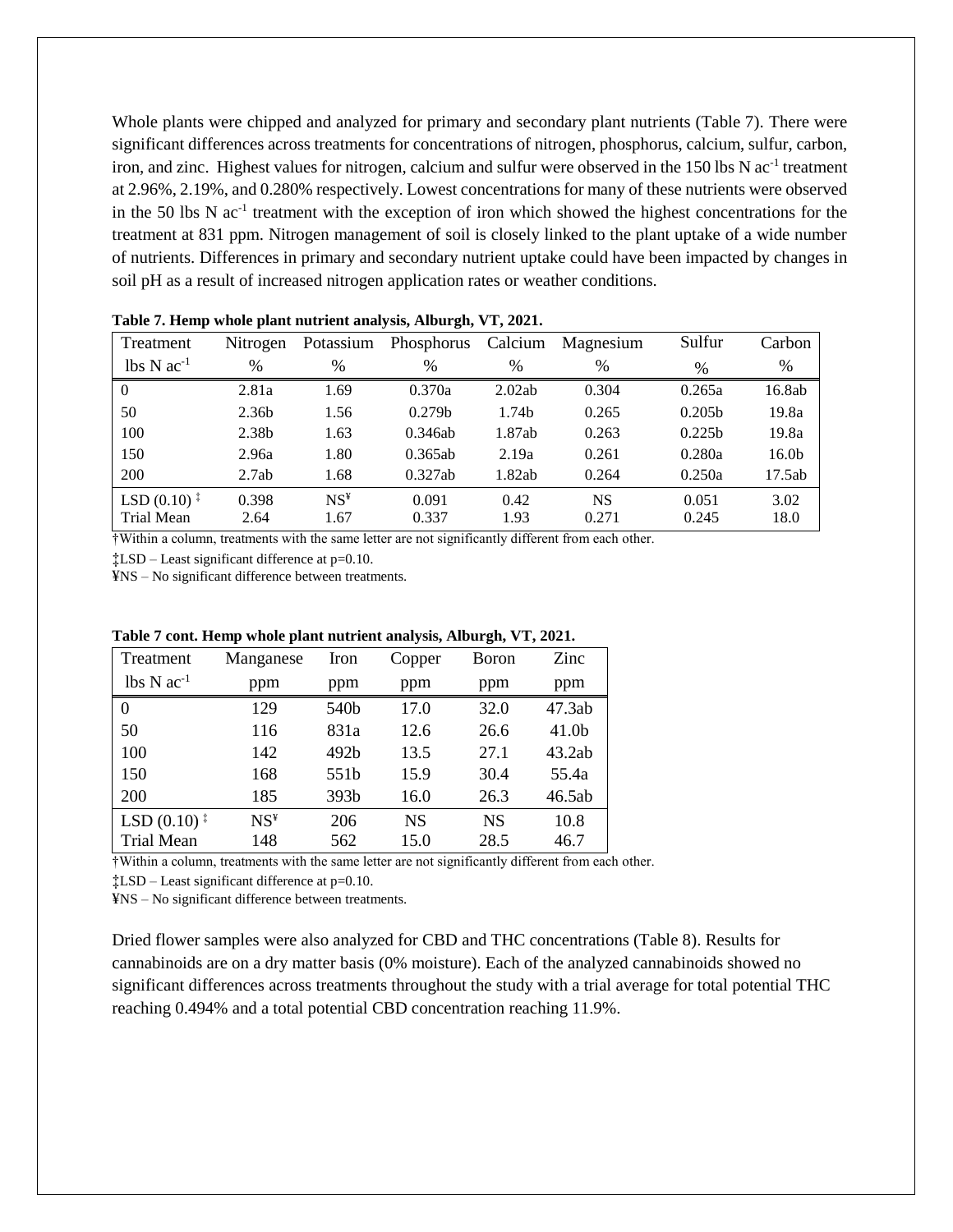| Treatment      | D9-THC          | <b>CBD</b> | <b>THCa</b> | CBDa      | Total<br>potential<br>THC <sub>t</sub> | Total<br>potential<br>$CBD^{\ddagger}$ | <b>Total</b><br>cannabinoids |
|----------------|-----------------|------------|-------------|-----------|----------------------------------------|----------------------------------------|------------------------------|
|                | $\%$            | $\%$       | %           | %         | %                                      | %                                      | $\%$                         |
| $\overline{0}$ | 0.047           | 0.452      | 0.478       | 12.3      | 0.466                                  | 11.2                                   | 13.9                         |
| 50             | 0.153           | 0.452      | 0.508       | 13.2      | 0.497                                  | 12.0                                   | 14.7                         |
| 100            | 0.054           | 0.486      | 0.533       | 13.8      | 0.522                                  | 12.6                                   | 15.5                         |
| 150            | 0.049           | 0.478      | 0.476       | 12.5      | 0.467                                  | 11.4                                   | 14.1                         |
| 200            | 0.138           | 0.445      | 0.537       | 13.4      | 0.517                                  | 12.2                                   | 15.1                         |
| LSD $(0.10)^*$ | $NS^{\epsilon}$ | <b>NS</b>  | <b>NS</b>   | <b>NS</b> | <b>NS</b>                              | <b>NS</b>                              | <b>NS</b>                    |
| Trial Mean     | 0.088           | 0.462      | 0.506       | 13.0      | 0.494                                  | 11.9                                   | 14.6                         |

**Table 8. Hemp flower cannabinoid concentrations. Alburgh, VT, 2021.**

 $\overline{\text{t Total potential CBD}} = (0.877 \times \text{CBDA}) + \text{CBD}.$ 

 $\ddagger$ Total potential THC = (0.877 x THCA) +  $\Delta$ -9 THC.

¥LSD – Least significant difference at p=0.10.

 $E$ NS – No significant difference between treatments.

## **DISCUSSION**

As we continue to investigate nitrogen response in high cannabinoid hemp, some similarities can be observed between past research done in grain and fiber, however through three years of study in flower hemp, there appears to be greater variability in nitrogen uptake for flower production. Some grain and fiber hemp research have shown that the majority of nitrogen uptake occurs during the first month of growth during vegetative periods. This ends up being a critical growth period for high cannabinoid hemp as well with the rapid uptake of nitrogen occurring during the vegetative production period. Additionally, a positive yield and biomass response in grain and fiber varieties is seen with increased nitrogen application rates up to approximately 130 lbs N ac<sup>-1</sup>. Past this point, additional nitrogen appears to have no major impact on growth. In 2020 hemp flower nitrogen fertility trial, those treatments that received the highest three nitrogen application rates resulted in greatest whole plant biomass, showing some similarities to past research results in grain and fiber hemp. However, in 2021, there appeared to be little influence on hemp growth and developments as a result of nitrogen fertility treatments. Similar trends were observed in Maine where this trial was replicated, with no significant difference observed across treatments in terms of plant dry matter yields or flower yields. Given the maturation rate of the selected variety for this trial and potentially as a result of disease resistance, there appeared to be little to no observable pest issues in this trial, whereas adjacent trials suffered from powdery mildew and Septoria leaf spot issues.

When whole plant nitrogen concentrations were extrapolated to a crop removal rate per acre, it appeared as if plants within the trial would remove anywhere between 70 and 190 pounds of nitrogen per acre depending on individual plant analysis and nitrogen treatment, with an average of approximately 125 pounds of nitrogen removed per acre. With no yield response with increase nitrogen rates, this could potentially suggest that nitrogen application rates above 125 lbs ac<sup>-1</sup> may be applied in excess under given soil and environmental conditions. Current recommendations for hemp crops range from  $100-200$  lbs N  $ac^{-1}$ depending on crop type, soil type and growing region.